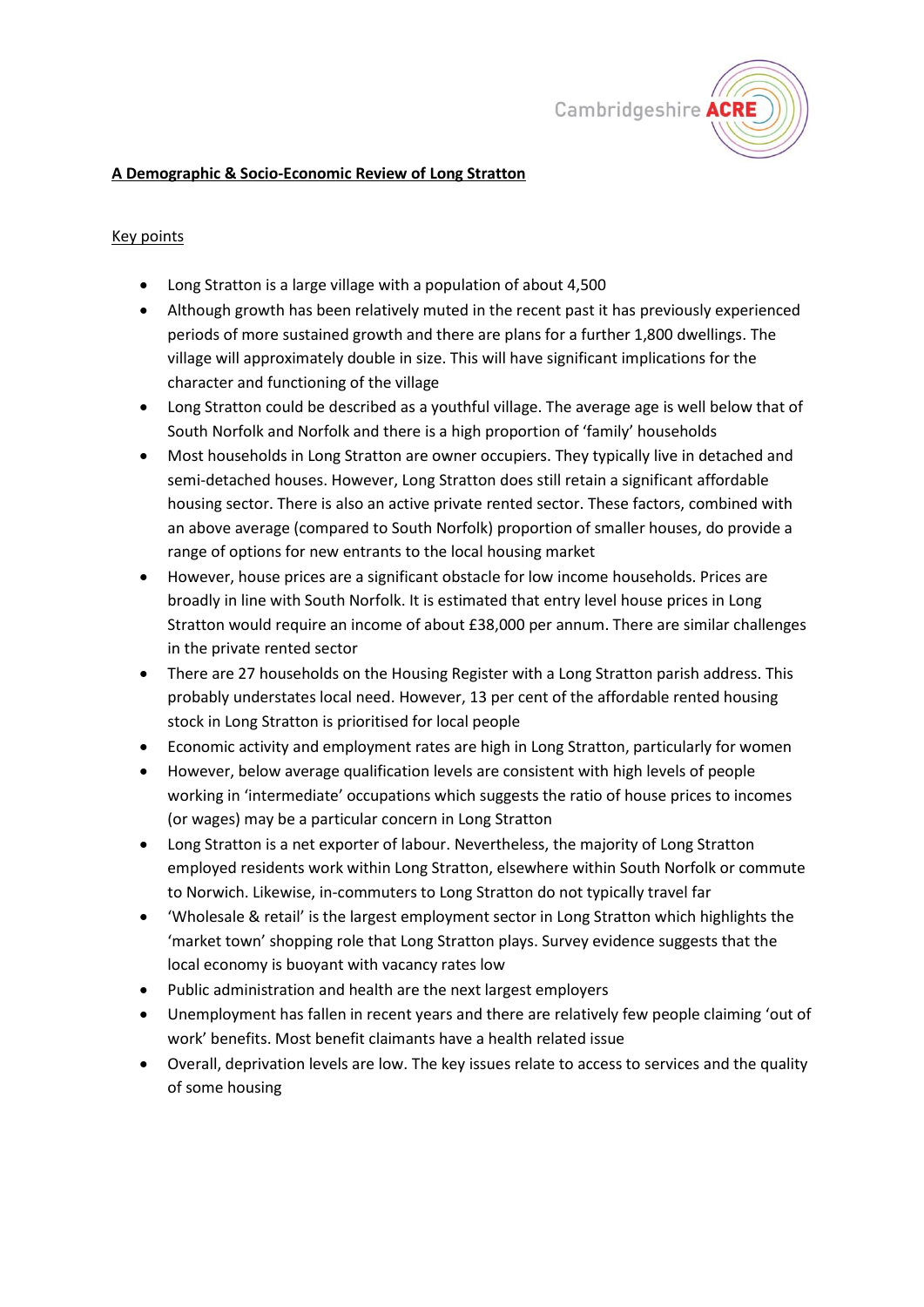### Introduction

This report has been produced to support the development of the Long Stratton Neighbourhood Plan. It pulls together a range of published data to paint a picture of the parish in terms of its demography, socio-economic characteristics and local labour market.

The report is broken down into the following sections:

- 
- Introduction **•** Housing
- 
- 
- Key points Demography
	-
- Geography **•** Economic activity
- **Data sources Deprivation**

#### Geography

Long Stratton is a large village in the district of South Norfolk. It is bisected by the A140 which provides direct access to Norwich in the north and Diss in the south.

The scale of Long Stratton village itself means that it is well served in terms of facilities. In addition to a good range of local shops and services Long Stratton benefits from primary and secondary schooling, a medical centre and a leisure centre. It is also the base for South Norfolk District Council. The village acts as a sub centre for other neighbouring, smaller villages such as Wacton, Tharston and Fritton.

The Neighbourhood Plan boundary does not follow administrative boundaries. Instead, it has been drawn to create an area more meaningful to local people in terms of their daily 'comings and goings'.

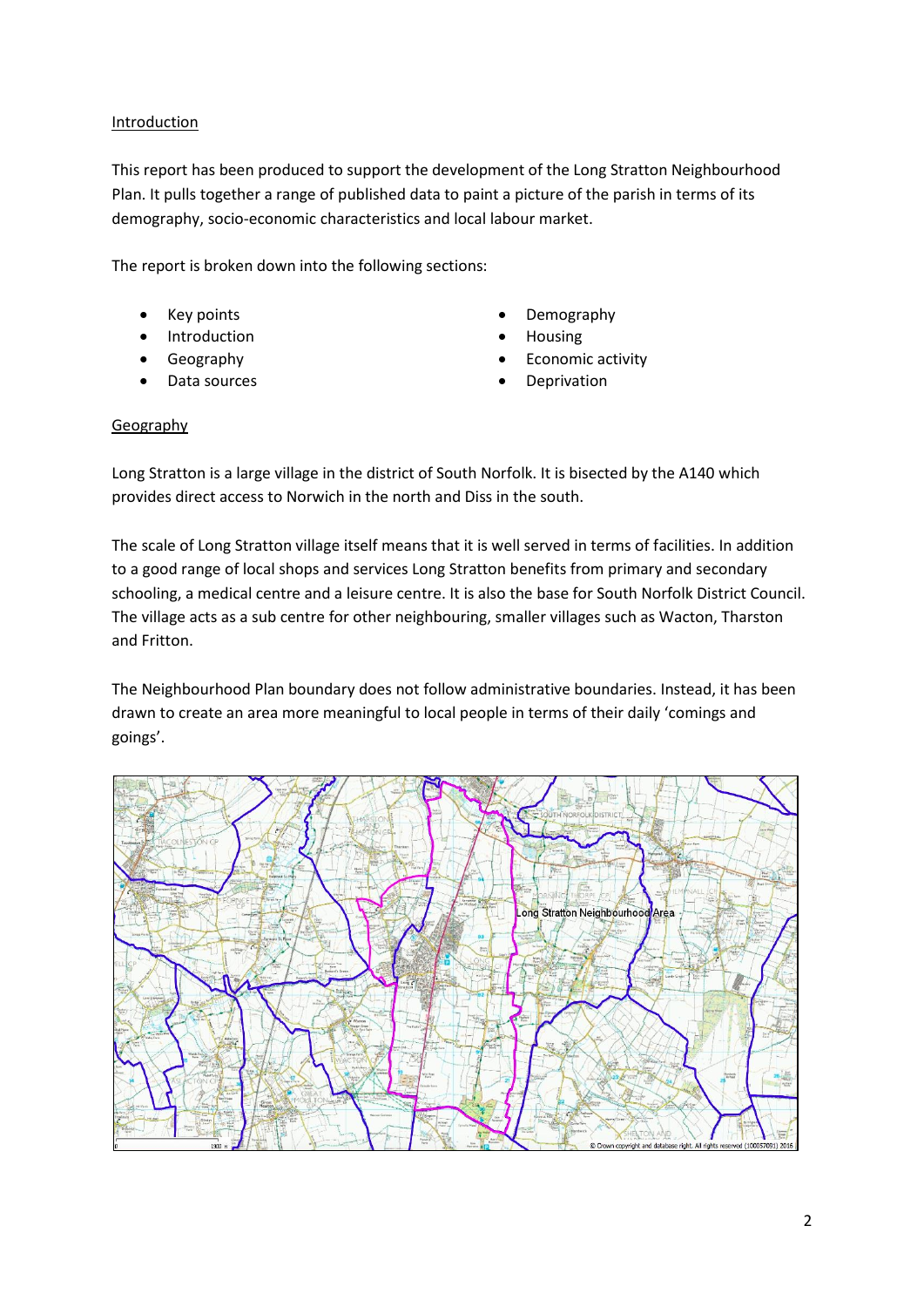### Data sources

A range of published data sources have been used to compile this report. The functional nature of the Long Stratton Neighbourhood Plan boundary means that data is not routinely published for this area. The Office for National Statistics (ONS) uses 'Output Areas' as the building block for its local area data and publishes a range of data at this scale and aggregations of it (known as 'Super Output Areas'). The average population of an Output Area is about 300 people.

A wide range of data (including the Census of Population) is also published at parish geography. A range of administrative boundary maps were presented to the NDP steering group and it was agreed to use the parish as the default geography for data collection. Where it has been necessary to use alternative boundaries this is clearly stated.

## Demography

The latest estimate of Long Stratton's population was 4,500 in 2015.<sup>1</sup> This represents a small increase from 4,424 in 2011. However, growth was more substantial during the previous decade. The population of Long Stratton was 3,701 in 2001 which implies a growth rate of about 20 per cent over the decade.<sup>2</sup> Development plans related to the planned by-pass suggest that growth rates will return to higher levels in the future.



#### *Long Stratton population by age, 2011*

Long Stratton could be described as a youthful village. The median age is 39 compared to 45 in South Norfolk and 43 in Norfolk. It has a relatively low proportion of people aged 60+ which is counter-

Source: 2011 Census of Population (Table KS102EW), NOMIS

<sup>1</sup> *'ONS Mid Year Population Estimates, 2015 (via Norfolk Insight)*

<sup>2</sup> 2001 and 2011 Census of Population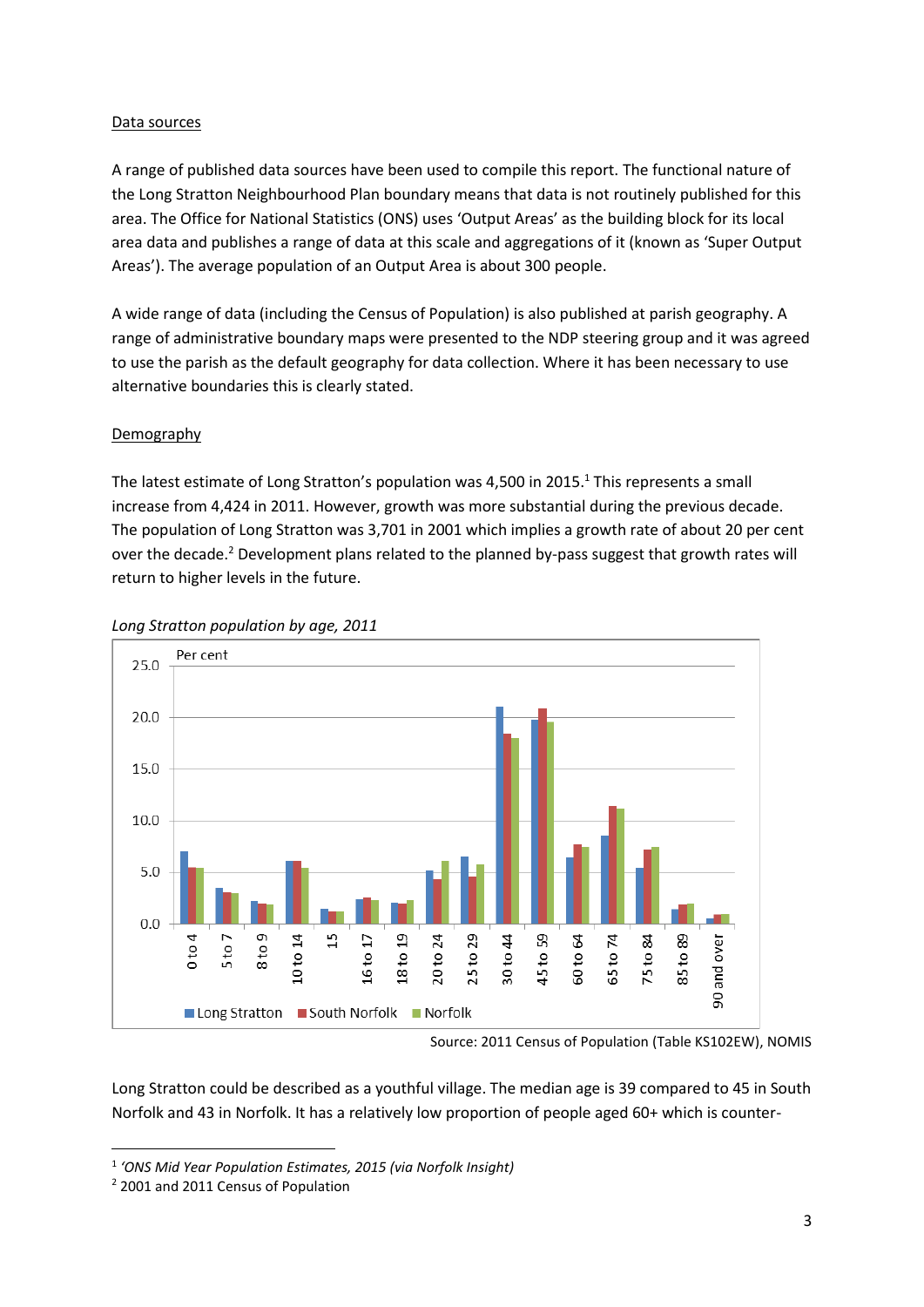balanced by higher proportions of working age people, and to a lesser extent, school age children. This suggests a parish dominated by young families.

This hypothesis is confirmed by household composition data. Long Stratton has a low proportion of both single and couple households with all inhabitants aged 65+ (21 per cent). This compares with 26 per cent in both South Norfolk and Norfolk. In contrast, the proportion of couple households with dependent children (23 per cent) and lone parents (10 per cent) are both higher than in South Norfolk and Norfolk.



*Long Stratton household composition, 2011*

Ninety seven per cent of Long Stratton's population classifies itself as 'White British'. This is marginally higher than both South Norfolk and Norfolk. No other ethnic group constitutes a significant number of people within the parish. $3$ 

# Housing

There have been about 50 dwellings completed in the NDP area between 2011/12 and 2016/17. About half of these were in Thrapston parish as part of a planning permission for 120 dwellings on Chequers Road. This permission has a further 95 dwellings still to be built (as of April 2017). The other significant commitment with planning permission is a brownfield development in Swan Lane. Two dwellings were completed in 2016/17 with a further 48 dwellings still to be completed.<sup>4</sup>

These figures clearly pale into insignificance in comparison with the allocation of a minimum of 1,800 dwellings in the Long Stratton Area Action Plan. This report is concerned with understanding the current characteristics of Long Stratton to help shape the detailed plans for this transformational change to Long Stratton.

Source: 2011 Census of Population (Table QS113EW), NOMIS

<sup>&</sup>lt;sup>3</sup> 2011 Census of Population (Table QS201EW – Ethnic group) via NOMIS

<sup>4</sup> 'Residential Land Availability: April 2016 – March 2017', South Norfolk District Council and analysis of previous data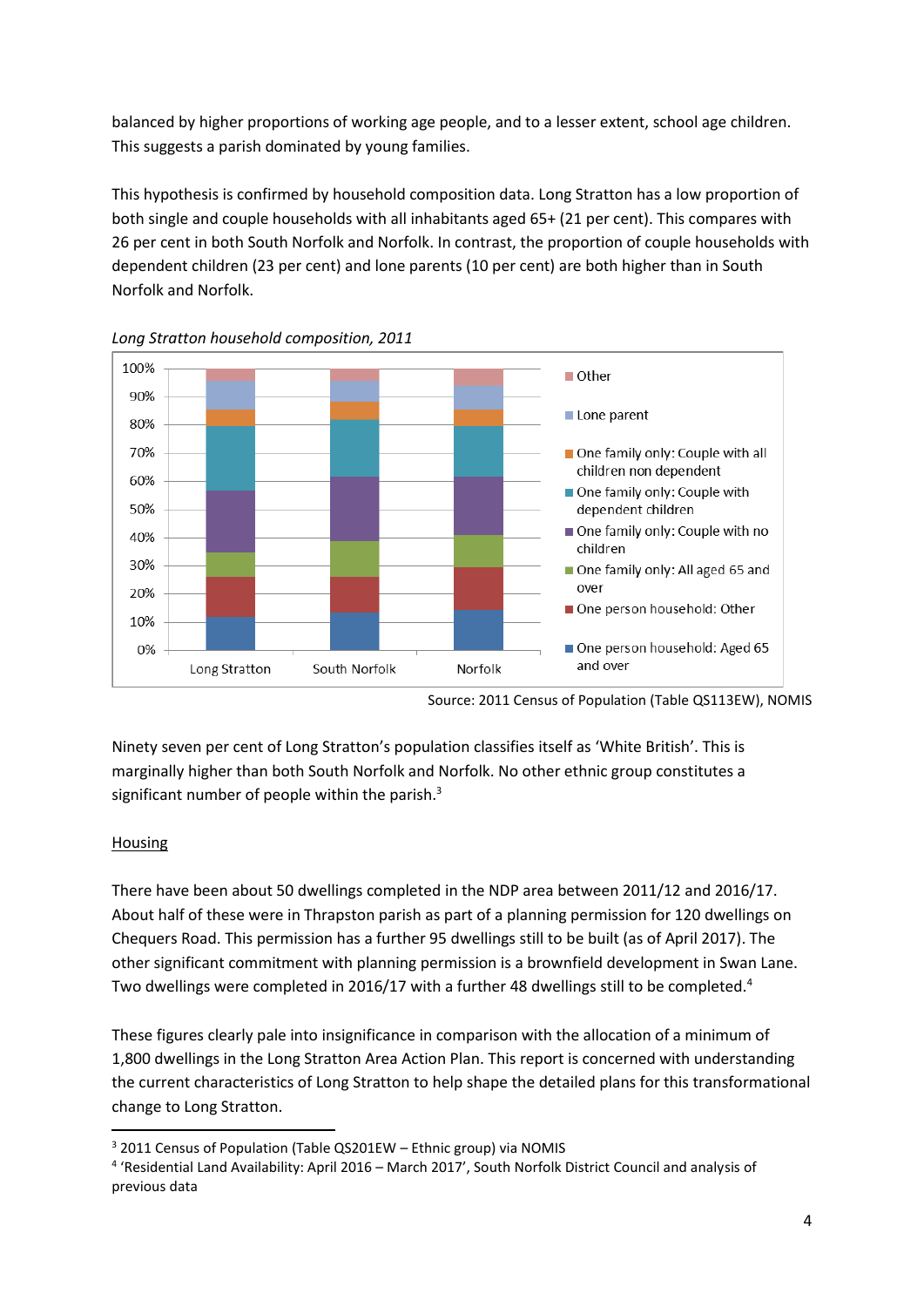Long Stratton's current housing profile (at least at 2011) is fairly similar to South Norfolk and Norfolk. Owner occupation is the dominant tenure. Long Stratton does have a relatively high proportion of homeowners still paying a mortgage. This is consistent with the younger age profile of the parish as older households are more likely to have paid off their mortgage. Although still a minority tenure, shared ownership does constitute a higher than average proportion of dwellings in Long Stratton. The proportion of social rented housing (14 per cent) is higher than South Norfolk but lower than Norfolk. Long Stratton also has a significant private rented sector at a little over 10 per cent of all dwellings.



*Long Stratton housing tenure, 2011*

Source: 2011 Census of Population (Table KS402EW), NOMIS

The proportion of affordable housing (shared ownership and social rented housing in the chart above) is unlikely to have changed in recent years as affordable housing completions in South Norfolk as a whole have been low, and below target.<sup>5</sup> This is supported by an up to date estimate of the stock Housing Association rented property in Long Stratton. The number of rented properties in the 'affordable housing' sector grew from 251 in 2011 to 269 in 2017.<sup>6</sup>

| Type of<br>property | 1 bed                                               | 2 bed | 3 bed | 4 bed | Total |
|---------------------|-----------------------------------------------------|-------|-------|-------|-------|
| Sheltered           | 25                                                  | 10    |       |       | 35    |
| <b>Bungalow</b>     | 1                                                   | 94    | 1     |       | 96    |
| Flat                | 8                                                   | 2     | 1     |       | 11    |
| House               | 6                                                   | 39    | 78    | 4     | 127   |
| Total               | 40                                                  | 145   | 80    | 4     | 269   |
|                     | Source: South Norfolk District Council <sup>7</sup> |       |       |       |       |

*Housing Association stock of rented property in Long Stratton, 2017*

<sup>5</sup> *'Housing Monitoring Report 2016'*, Norfolk County Council, February 2017

<sup>&</sup>lt;sup>6</sup> A fuller description of affordable housing can be found in the National Planning Policy Framework -

https://www.gov.uk/government/uploads/system/uploads/attachment\_data/file/6077/2116950.pdf

<sup>7</sup> Unpublished data provided by email (12.09.2017)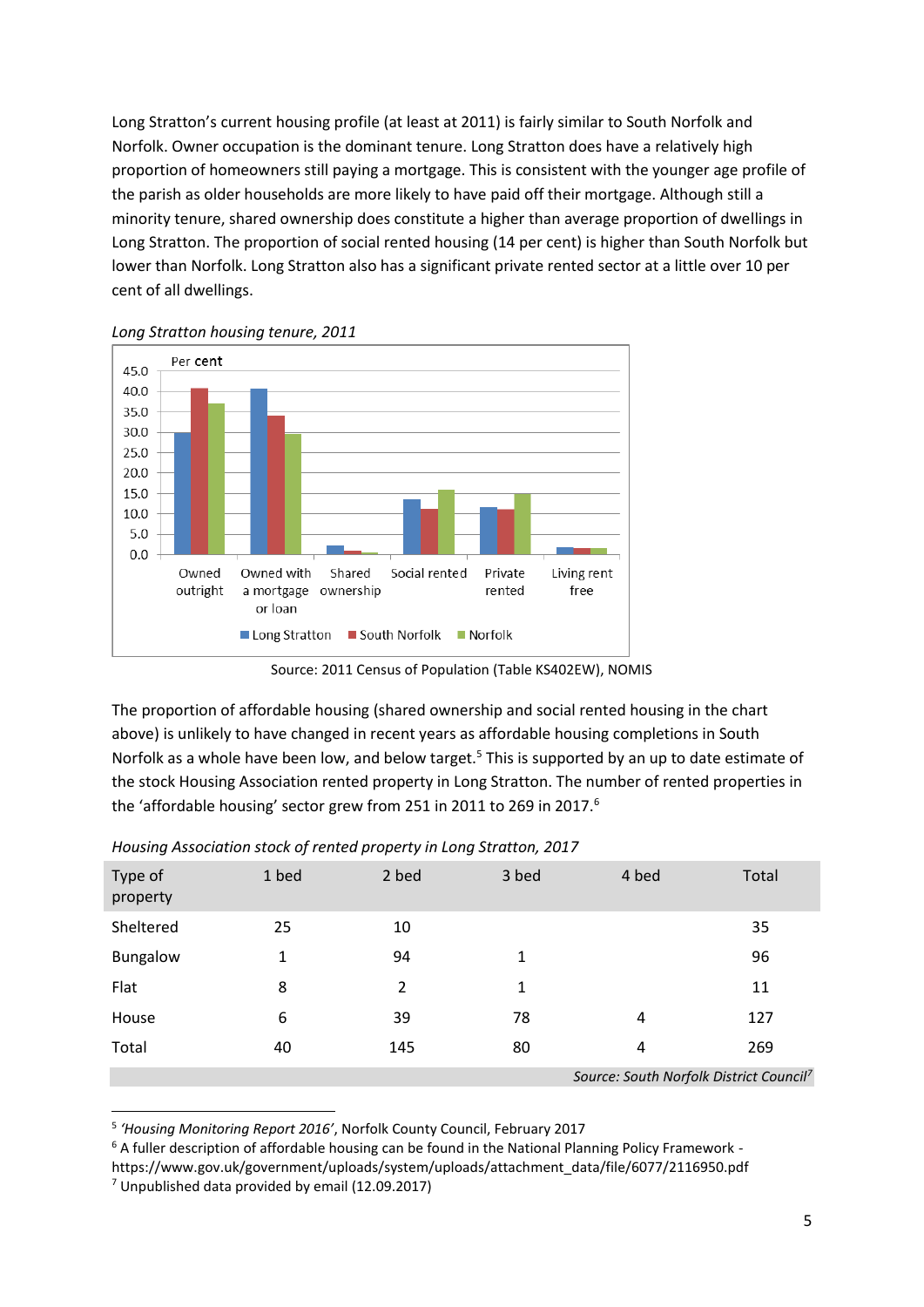Almost half of the current stock is either sheltered accommodation or bungalows. Over two-thirds are 2 bedroom properties or smaller. It is worth noting that the bungalows are not reserved for older people. Thirty six of the properties (virtually all houses) have a local connection policy prioritising people with a local connection to Long Stratton (13 per cent of the total stock).<sup>8</sup>

In terms of the overall housing stock (in 2011), more than eight in ten dwellings in Long Stratton are detached (41 per cent) or semi-detached (42 per cent). There are very few flats, typical of a rural community, but Long Stratton does have a significant supply of terraced housing.

The stock of semi-detached and terraced housing is important in ensuring Long Stratton has retained a supply of smaller homes for new entrants to the housing market and those wishing to downsize. Thirty five per cent of dwellings in Long Stratton have two bedrooms or less compared with 30 per cent in South Norfolk.



*Long Stratton housing type, 2011*

Source: 2011 Census of Population (Table KS401EW), NOMIS

Overall, Long Stratton's housing profile is pretty typical of a large village or small market town. It's character, in terms of tenure, house type and size, is more urban than South Norfolk as a whole which is not surprising given that it is one of the larger settlements in the district. However, in comparison with the Norfolk data, which is heavily influenced by Norwich, King's Lynn and Great Yarmouth, the parish still retains a distinctly rural feel to its housing profile.

House prices in South Norfolk are relatively high compared with Norfolk as a whole. The average price of £241,537 is second only to North Norfolk. Earnings are the highest in the county. However, the ratio of prices to incomes remains very high at 9.2, only marginally lower than the county average. According to the assumptions used by the National Housing Federation, a household would need an income of over £55,000 to purchase an average priced house in South Norfolk.

<sup>&</sup>lt;sup>8</sup> South Norfolk District Council tend to apply a local connection policy to about a third of all affordable rented properties on 's106' schemes. This does not include people with family living in the parish.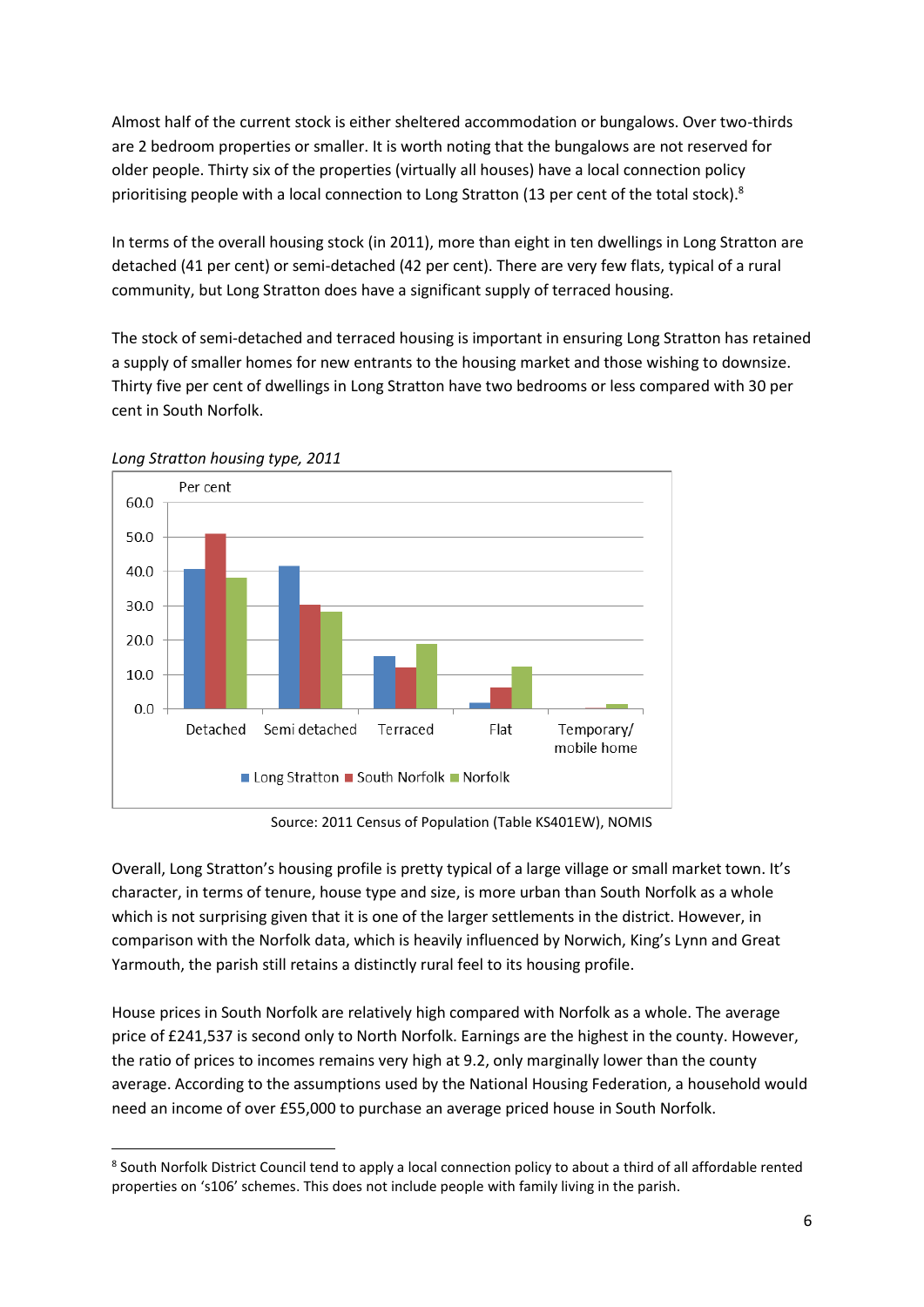#### *House prices and affordability in Norfolk*

|                                                                                                       | Average (mean)<br>house prices in<br>2016 | Mean annual<br>earnings in 2015 | Ratio of prices to<br>incomes | Income required<br>for 80% mortgage<br>2016 (80% at<br>x3.5) |  |  |  |
|-------------------------------------------------------------------------------------------------------|-------------------------------------------|---------------------------------|-------------------------------|--------------------------------------------------------------|--|--|--|
| Norfolk                                                                                               | £216,248                                  | £22,906                         | 9.4                           | £49,428                                                      |  |  |  |
| <b>Breckland</b>                                                                                      | £209,043                                  | £21,185                         | 9.9                           | £47,781                                                      |  |  |  |
| <b>Broadland</b>                                                                                      | £236,759                                  | £23,629                         | 10.0                          | £54,116                                                      |  |  |  |
| <b>Great Yarmouth</b>                                                                                 | £162,463                                  | £20,686                         | 7.9                           | £37,134                                                      |  |  |  |
| King's Lynn &<br><b>West Norfolk</b>                                                                  | £208,898                                  | £23,098                         | 9.0                           | £47,748                                                      |  |  |  |
| North Norfolk                                                                                         | £243,953                                  | £20,160                         | 12.1                          | £55,761                                                      |  |  |  |
| Norwich                                                                                               | £195,865                                  | £23,270                         | 8.4                           | £44,769                                                      |  |  |  |
| South Norfolk                                                                                         | £241,537                                  | £26,156                         | 9.2                           | £55,208                                                      |  |  |  |
| Source: 'Home Truths 2016/17- The housing market in the East of England', National Housing Federation |                                           |                                 |                               |                                                              |  |  |  |

House prices in Long Stratton are similar to South Norfolk. The breakdown by type of housing in the table below allows a more realistic assessment of affordability for those entering the housing market. Applying the same affordability assumptions as used in table above suggests that an income of £38,160 would be required to purchase a terraced house in Long Stratton.<sup>9</sup> To put this in context, a household with two people both earning the National Living Wage will have an income below £30,000.

*A comparison of house prices between the Long Stratton area and South Norfolk*

|                                                                                                                               | All      | Detached | Semi-<br>detached | Terraced | Flats/<br>maisonettes |  |
|-------------------------------------------------------------------------------------------------------------------------------|----------|----------|-------------------|----------|-----------------------|--|
| Long Stratton                                                                                                                 | £200,000 | £249,950 | £185,000          | £166,950 | n/a                   |  |
| South Norfolk                                                                                                                 | £195,000 | £250,000 | £179,950          | £162,000 | £117,500              |  |
| Note: prices are for Middle Super Output Area E02005603 which includes Long Stratton and a number of<br>neighbouring villages |          |          |                   |          |                       |  |
| Source: House Price Statistics for Small Areas, ONS (released 24 June 2015)                                                   |          |          |                   |          |                       |  |

<sup>&</sup>lt;sup>9</sup> The prices cited in Table 2 are not directly comparable with Table 1. They are from a different source and cover a different time period. Nevertheless, they do confirm that prices in the Long Stratton area are broadly comparable with South Norfolk which demonstrates the relevance of Table 1 to Long Stratton.,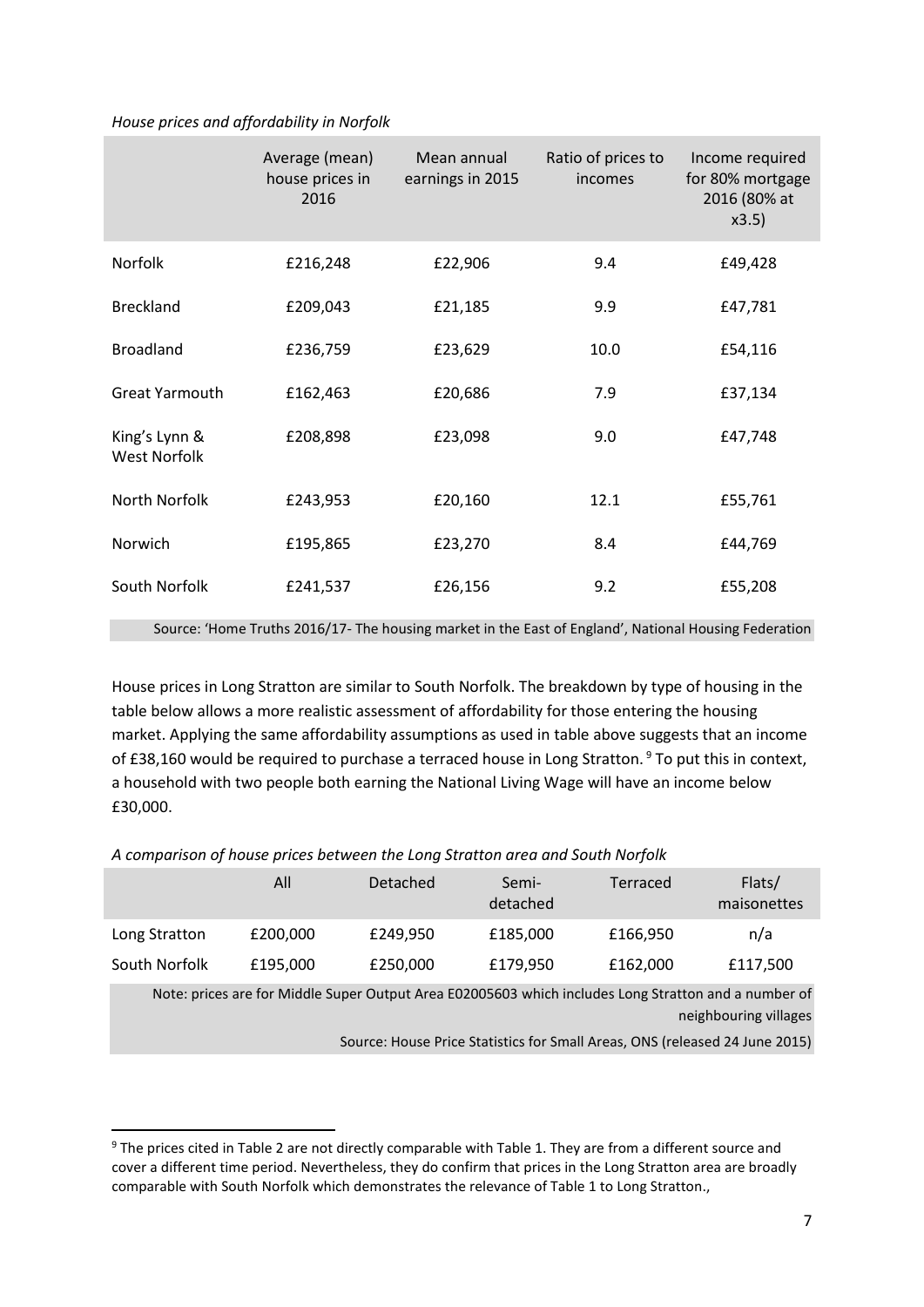A review of property currently on the market further confirms that the most common house price range is £200,000 to £249,000 and that the entry level is about £160,000 upwards.<sup>10</sup> Our review identified 27 properties for sale in Long Stratton including eleven new build properties on Maple Park. Five properties were priced between £160,000 and £199,000. Twelve properties were priced between £200,000 and £249,000. The remaining ten ranged from £250,000 to £350,000.

No. of bedrooms E per week 1 £92.98 2 £116.52 3 £135.36 4 £184.11

*LHA rates in the Central Norfolk & Norwich Broad Rental Market Area, 2017-18*

Source: www.lha-direct.voa.gov.uk

Affordability is also likely to be an issue for low income households in the private rented sector. Our review also identified three properties available for rent. These were a 2 bed terraced house  $\emptyset$  £135 per week (pw), a 2 bed semi-detached house @ £144 pw and a 3 bed semi-detached house @ £173 pw. The table below demonstrates that all three are well above the Local Housing Allowance rate. (This is the rate at which Housing Benefit is capped for private rented properties)

There are currently 27 households with a Long Stratton parish address on the South Norfolk District Council Housing Register. Of these, two households are considered to be in the highest level of need category ('Gold') and 11 are considered to be in the second category ('Silver'). One household is eligible for sheltered accommodation. The majority of need is for smaller properties.

| Type of<br>property | 1 bed | 2 bed | 3 bed | $3+$ bed                                            | Total |  |  |
|---------------------|-------|-------|-------|-----------------------------------------------------|-------|--|--|
| Gold                | 1     | 0     | 0     | 1                                                   | 2     |  |  |
| Silver              | 5     | 2     | 3     | 1                                                   | 11    |  |  |
| Bronze/Low<br>Need  | 5     |       |       | 1                                                   | 14    |  |  |
| Total               | 11    | 9     | 4     | 3                                                   | 27    |  |  |
|                     |       |       |       | Source: South Norfolk District Counci <sup>11</sup> |       |  |  |

*Affordable housing need in Long Stratton, 2017*

The Housing Register data includes all households with an address in Long Stratton parish. It does not ask applicants where they wish to live or with which other parishes they might have a local

<sup>10</sup> [www.zoopla.co.uk](http://www.zoopla.co.uk/) (as at 07.09. 2017)

 $11$  Unpublished data provided by email (12.09.2017)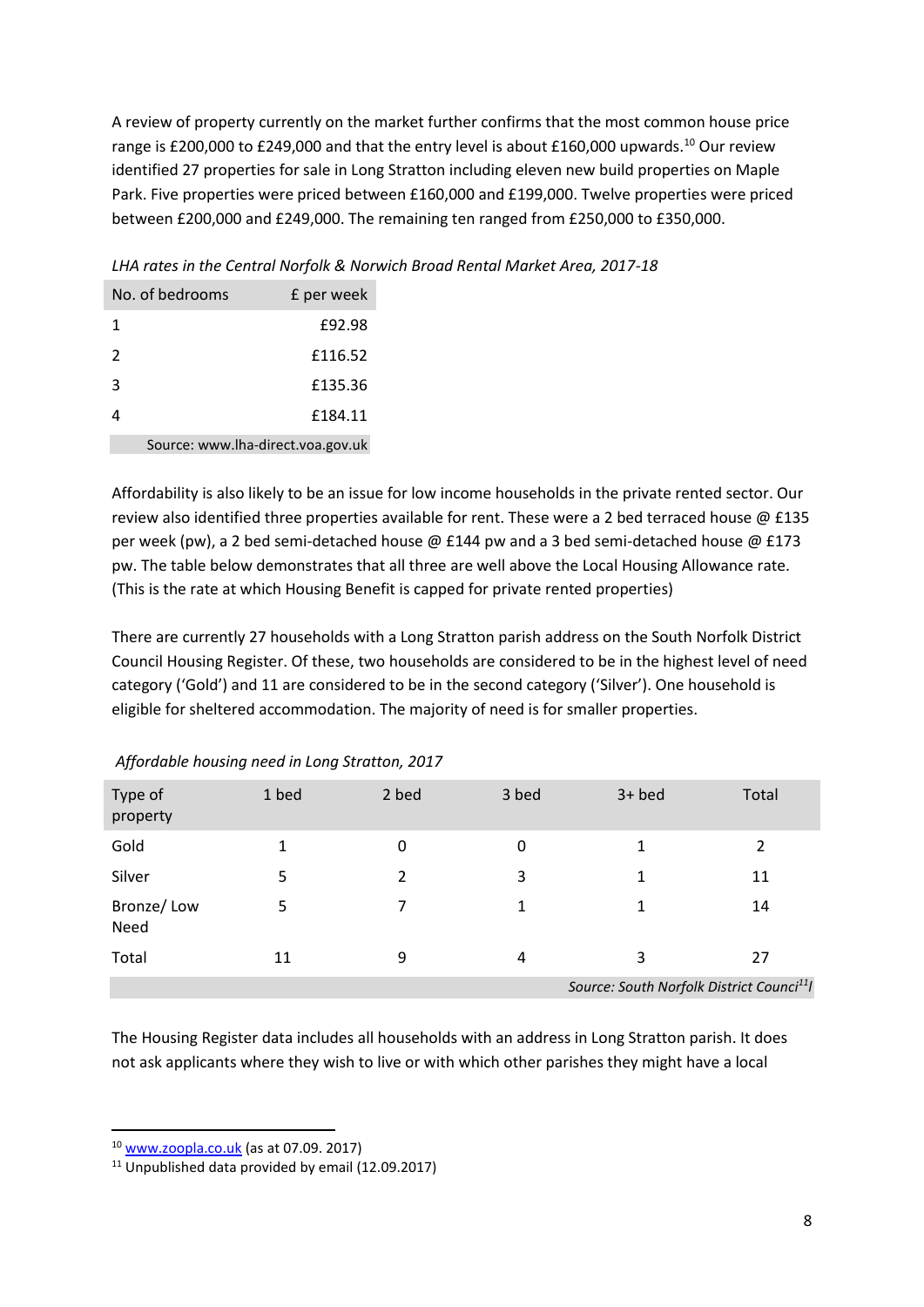connection (through previous residence, employment or family). Nevertheless, it provides the best estimate of local need available in the absence of a local Housing Needs Survey.

# Economic activity

Economic activity and employment rates are high in Long Stratton, particularly for women.<sup>12</sup> In 2011, 81.9 per cent of the Stratton ward population aged 16-64 was economically active compared with 80.5 per cent in South Norfolk. The employment rate was 78.1 per cent compared with 76.8 per cent in South Norfolk.<sup>13</sup>

Unemployment has fallen significantly in recent years. In July 2017 there were 25 people claiming out of work benefits. This represented 0.7 per cent of the population aged 16-64 and compared with 0.8 per cent in South Norfolk and 1.9 per cent in Great Britain. In July 2013 there were 70 claimants in Stratton ward.<sup>14</sup>

Economic inactivity rates for men aged 16-64 in Stratton Ward (13.8 per cent) are similar to South Norfolk (13.7 per cent). However, female inactivity rates (22.2 per cent) are significantly lower than South Norfolk (25.1 per cent). Early retirement among the working age is less common in both genders in Stratton ward. There are also a higher proportion of women 'looking after home or family' (8.6 per cent) than in South Norfolk (8.2 per cent).



## *Employment by occupation, 2011*

*Source: Nomis (2011 Census table KS608UK)*

<sup>&</sup>lt;sup>12</sup> Most of the economic activity and employment data presented in this reported is at ward level. 'Stratton' ward includes the parishes Long Stratton, Wacton and Hapton & Tharston. Long Stratton is the largest of these in population terms and the data is considered to provide a reasonable portrait of the Long Stratton labour market. For example, about 80 per cent of employed residents in Stratton ward reside in Long Stratton parish. <sup>13</sup> *'2011 Ward Labour Market Profile E36004533: Stratton'*, NOMIS (downloaded 07/09/2017)  $14$  ibid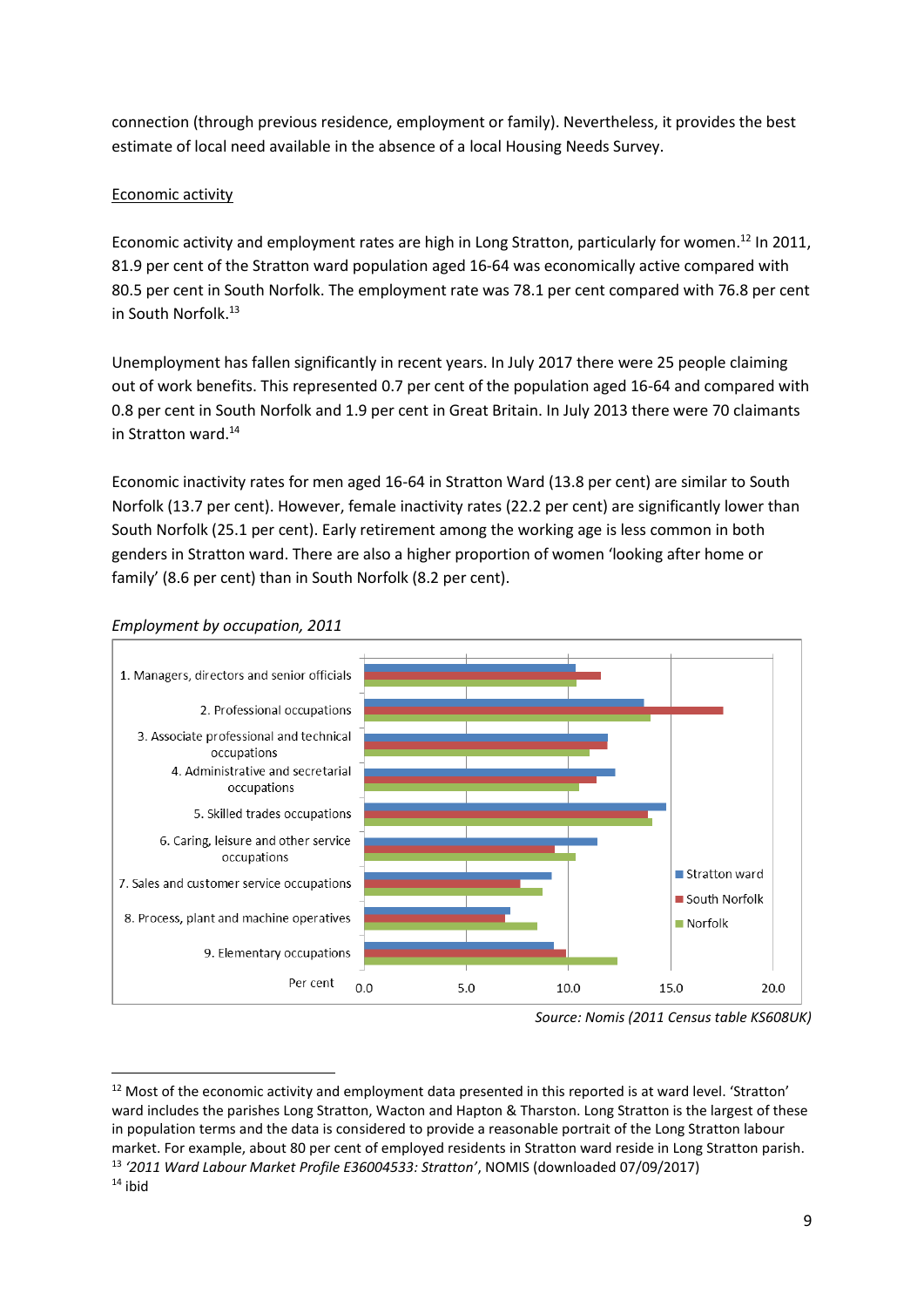There is a relatively low propensity for Stratton ward residents to work in managerial and professional roles in comparison with South Norfolk. Drilling down deeper into the data reveals that this is apparent across a broad range of jobs within these broader categories. In contrast, Stratton ward has a higher proportion of employed residents working in 'administrative & secretarial roles', 'skilled trades', 'caring, leisure and other service occupations' and 'sales and customer services'. Again, drilling down deeper reveals particular concentrations of employed residents in 'administrative roles', 'Skilled metal, electrical and electronic trades', 'caring personal service occupations' and 'sales'.

This occupational profile is consistent with the qualification levels of the working age population. Only 25 per cent are qualified to Level 4 (Higher Education) compared with 30 per cent in South Norfolk. The proportion of people qualified to Level 2 (5 GCSE passes) in Stratton ward is very similar to South Norfolk which suggests that there is less progression from level 2 upwards.

The MSOA that includes Long Stratton is a net exporter of labour<sup>15</sup>. In 2011 there were approximately 1,800 more people commuting out than commuting in. However, the majority do not travel particularly long distances. Most Long Stratton MSOA employed residents either work within the MSOA (including working from home), commute to elsewhere in South Norfolk or commute to Norwich.

The majority of those commuting into Long Stratton MSOA travel from elsewhere in South Norfolk. The second most common origin is Norwich.

<sup>&</sup>lt;sup>15</sup> Middle Super Output Areas (MSOAs) are an aggregation of Lower Super Output Areas (LSOAs) which are, in turn, an aggregation of Output Areas (AOs). The MSOA that includes Long Stratton covers six LSOAs. However, all are fairly rural in character and the commuting data is considered to provide a reasonable description of commuting patterns in Long Stratton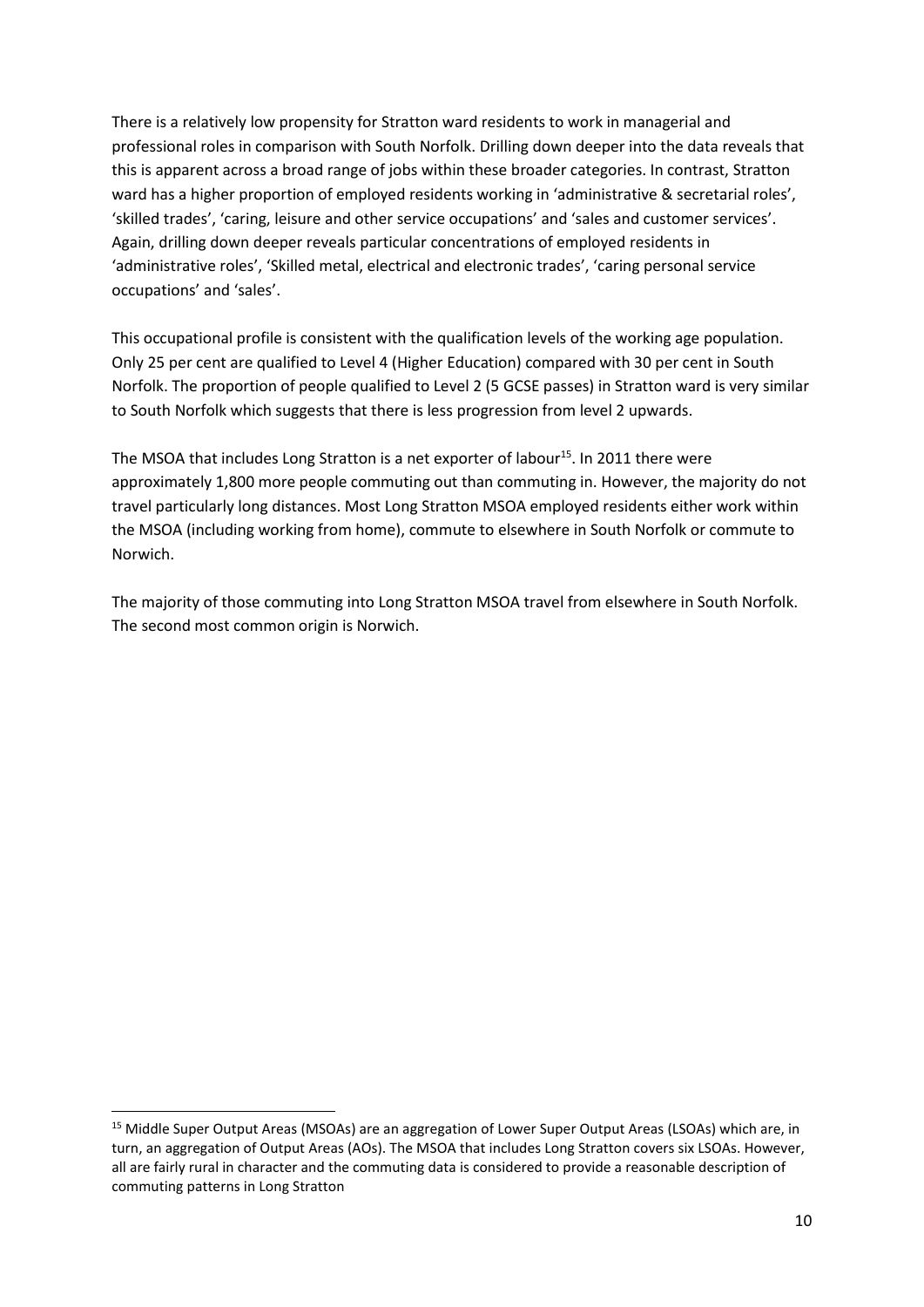#### *Stratton MSOA commuting flows, 2011*

| Area                                         | Commuting from<br><b>Stratton MSOA</b> | Commuting to<br><b>Stratton MSOA</b>                  | Net out-flow |
|----------------------------------------------|----------------------------------------|-------------------------------------------------------|--------------|
| <b>Stratton MSOA</b>                         | 726                                    | 726                                                   | $\pmb{0}$    |
| Mainly work at or from home                  | 809                                    | 809                                                   | n/a          |
| No fixed workplace                           | 476                                    | 476                                                   | n/a          |
| Offshore installation                        | 11                                     | $\pmb{0}$                                             | 11           |
| South Norfolk (excl. Stratton<br>MSOA)       | 1,249                                  | 869                                                   | 380          |
| <b>Breckland</b>                             | 332                                    | 188                                                   | 144          |
| <b>Broadland</b>                             | 286                                    | 166                                                   | 120          |
| <b>Great Yarmouth</b>                        | 40                                     | 43                                                    | $-3$         |
| King's Lynn & West Norfolk                   | 16                                     | 10                                                    | 6            |
| North Norfolk                                | 42                                     | 36                                                    | 6            |
| Norwich                                      | 1,088                                  | 261                                                   | 827          |
| Suffolk                                      | 326                                    | 155                                                   | 171          |
| East of England (excl. Norfolk &<br>Suffolk) | 49                                     | 8                                                     | 41           |
| Rest of UK & overseas                        | 139                                    | 40                                                    | 99           |
| Total                                        | 5,589                                  | 3,787                                                 | 1,802        |
|                                              |                                        | Source: 2011 Census (taken from NOMIS, table WU01BEW) |              |

The largest employment sector in Stratton ward is wholesale & retail which in part reflects the 'market town' shopping role that Long Stratton plays. Recent survey evidence suggests that Long Stratton is functioning well.<sup>16</sup> Vacancy rates have been constantly low in recent years and well below the Norfolk average. Comparison retailers and leisure services are the predominant businesses but there has been an increase in all business types between 2013 and 2015 which possibly reflects renewed business confidence both in current trading and future activity as a result of planned housing growth.

<sup>16</sup> *'Market Towns Report 2015'*, Norfolk County Council, September 2015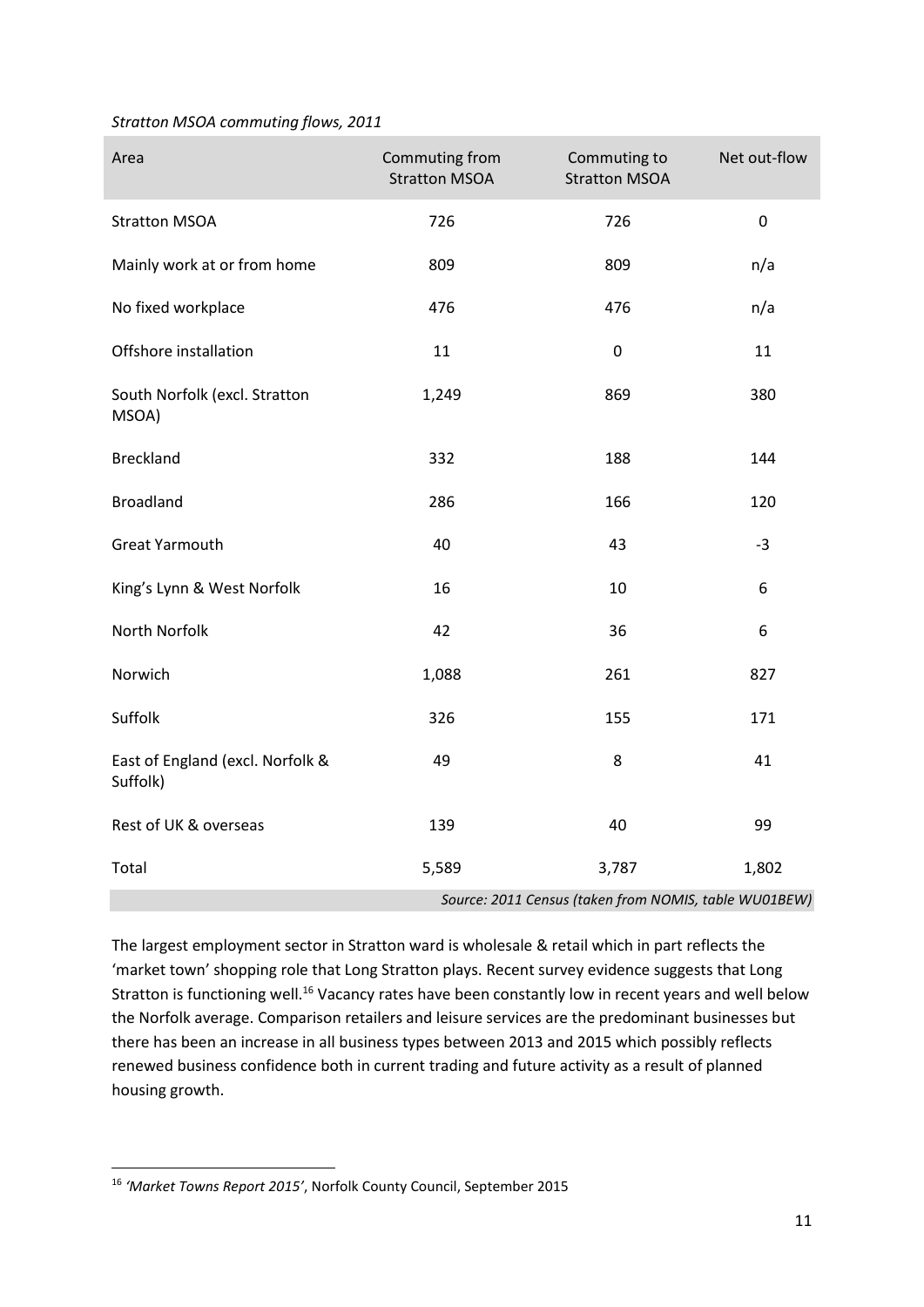Other significant sectors include public administration, health & social work and real estate activities. The table below compares the employment structure of Stratton ward with South Norfolk and Norfolk. It highlights the disproportional importance of real estate activities, public administration and agriculture to the local economy.<sup>17</sup>



# *Employees in employment by sector, Stratton ward 2015*

*Note: This data is workplace based. Employment is allocated to the geography where the job is based rather than where the job holder lives. Source: Nomis (BRES)<sup>18</sup>*

## Deprivation

Long Stratton experiences relatively low levels of deprivation. The English Indices of Deprivation 2015 provides a composite measure of deprivation alongside measures of specific 'domains' of deprivation.<sup>19</sup>

The data is not available at parish level so Lower Super Output Areas (LSOAs) have been used as the best proxy. Three LSOAs cover the parish of Long Stratton. These are shown on the following map. LSOA E01026938 covers most of the village. However, the western part of the village falls within LSOA E01026940 which also includes Tharston and Hapton and the southernmost part of the village falls within LSOA E01026939 which also includes Wacton.

<sup>&</sup>lt;sup>17</sup> Most agricultural related employment is excluded from BRES. The employment recorded here falls under the category 'farm animal boarding and care' which is presumably predominantly stable yards

 $18$  The 'open access' data which is rounded has been used to avoid any issues with disclosure

<sup>&</sup>lt;sup>19</sup> 'English indices of deprivation 2015' (see [https://www.gov.uk/government/collections/english-indices-of](https://www.gov.uk/government/collections/english-indices-of-deprivation)[deprivation\)](https://www.gov.uk/government/collections/english-indices-of-deprivation)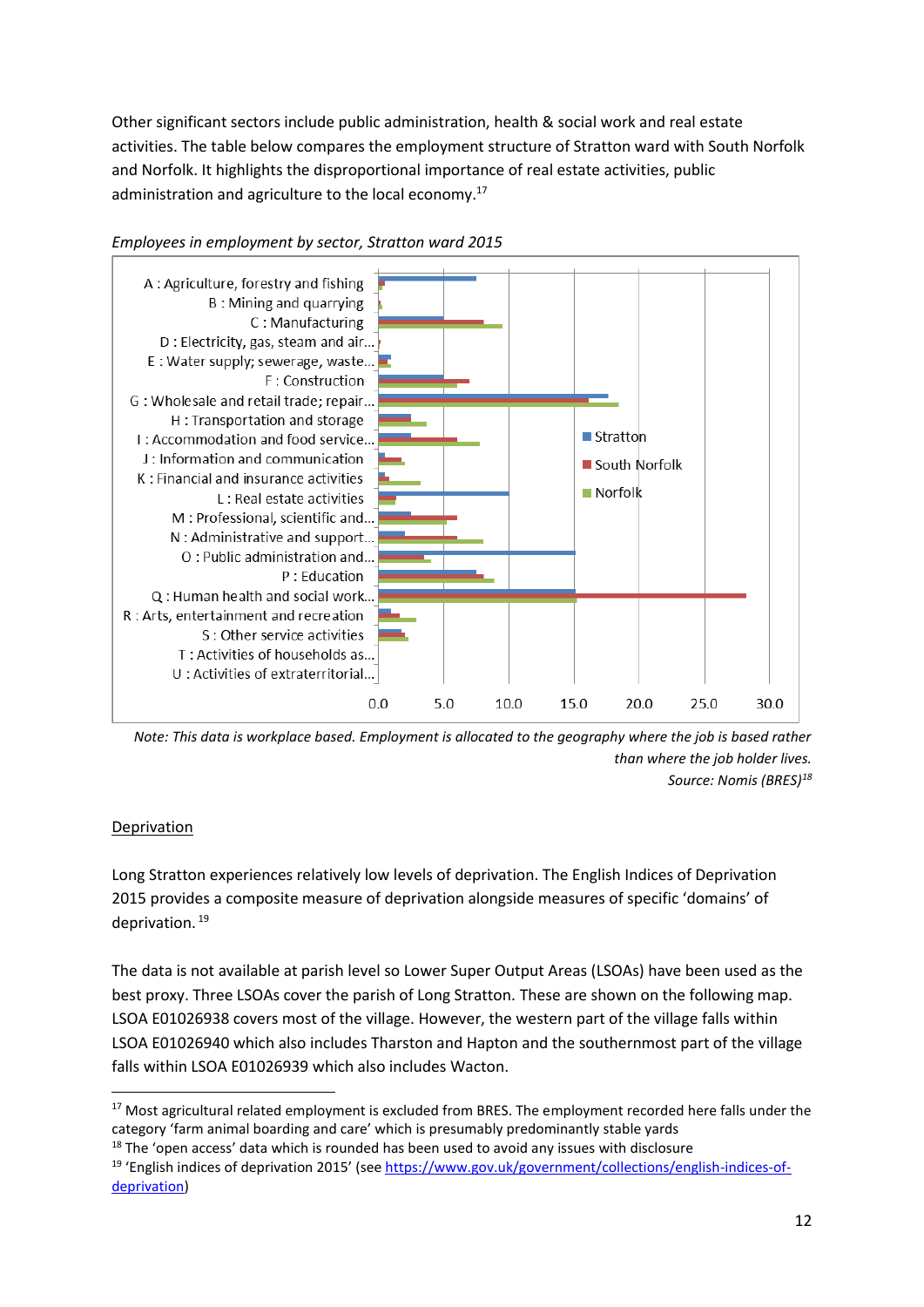

*Map of Lower Super Output Areas covering Long Stratton*

Overall, the highest levels of deprivation are found in LSOA E01026940. It ranks about average when compared with all 32,844 LSOAs in England on both the overall measure of deprivation and several individual domains.

Both LSOA E01026939 and E01026940 score relatively poorly against the Barriers to Housing & Services domain. However, the issue is specifically the Geographical Services Sub- domain which measures the physical proximity of local services. This is arguably less critical than other domains which address, for example, income, employment and health. These two LSOAs also score relatively poorly on the Living Environment domain. Again, the poor scores relate to one specific Sub-domain – 'Indoors'. This attempts to measure housing quality through two indicators. One measures the proportion of social and private homes that fail to meet the Decent Homes standard. The other measures the number of houses lacking central heating.

The weakest areas for LSOA E01026938, which covers most of the village, are also the Geographical Barriers Sub-domain and Living Environment Indoors Sub-domain. However, it generally scores better than the other two LSOAs across all domains and sub-domains.

The relatively low level of income and employment deprivation is also consistent with the latest benefit claimant data from DWP. <sup>20</sup> Using DWP data directly provides access to more up to date data and a more detailed insight into the low income cohort. The data is also published at LSOA scale. Across the three LSOAs there were about 250 benefit clients in November 2016. (About half were in LSOA E01026940). Overall, the numbers of benefit clients have fallen by over 100 since November 2011.

<sup>&</sup>lt;sup>20</sup> 'benefit claimants – working age clients for small area' DWP (extracted from NOMIS)